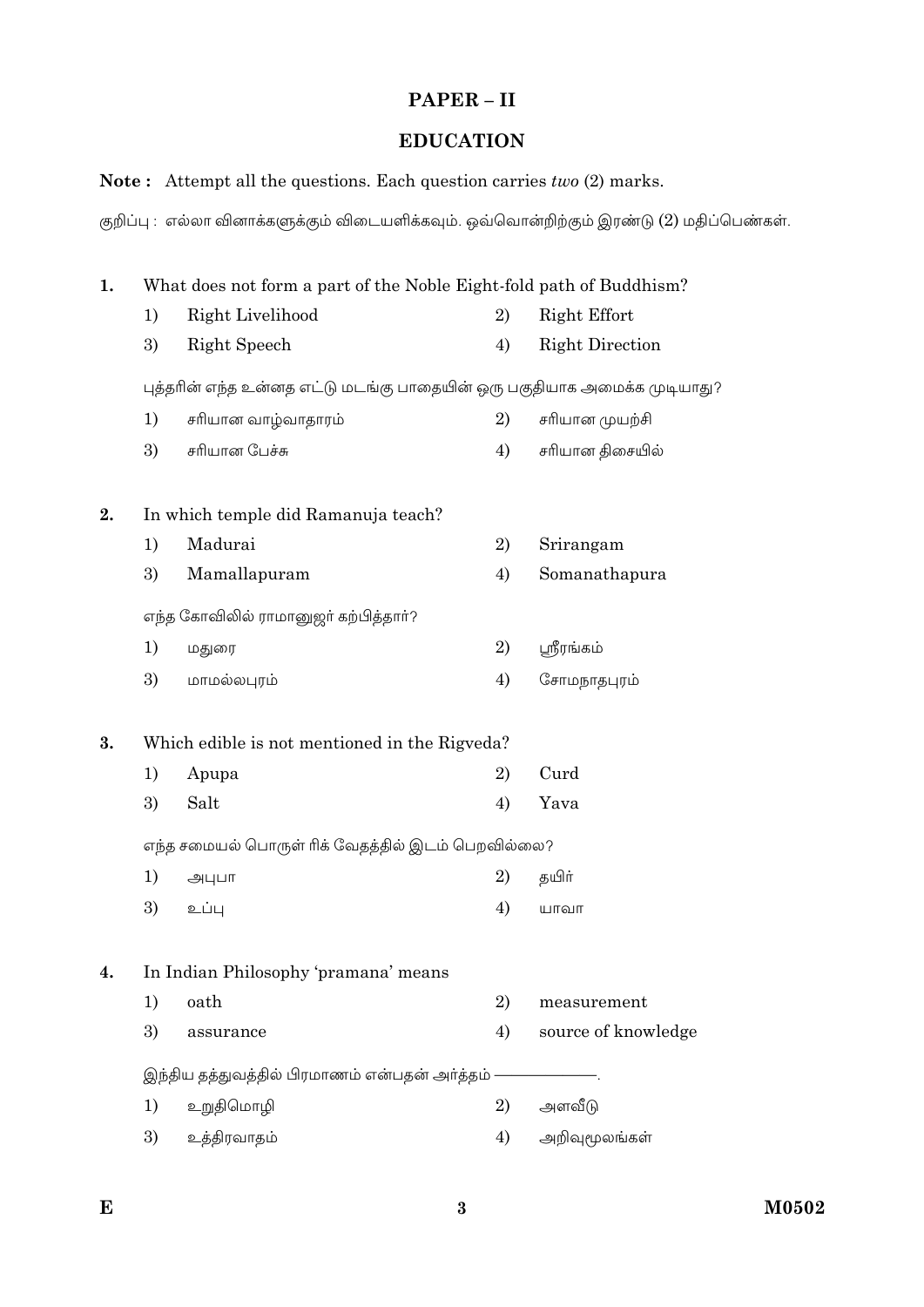| 5. |                                                                        | Which of the following Orthodox (Astik) Schools of Indian Philosophy, is silent on the<br>issue of existence of God as the ultimate reality? |    |                                                                                    |  |  |
|----|------------------------------------------------------------------------|----------------------------------------------------------------------------------------------------------------------------------------------|----|------------------------------------------------------------------------------------|--|--|
|    | 1)                                                                     | Vedanta                                                                                                                                      | 2) | Sankhya                                                                            |  |  |
|    | 3)                                                                     | PoorvaMimansa                                                                                                                                | 4) | Nyaya                                                                              |  |  |
|    |                                                                        | இருப்பு பற்றிக் கூறப்படாமல் அமைதியாக உள்ளது?                                                                                                 |    | பின்வரும் கட்டுப்பாடான (Astik) இந்திய மெய்யியல் பள்ளிகளில் எந்த, மெய்மையில் கடவுள் |  |  |
|    | 1)                                                                     | வேதாந்தம்                                                                                                                                    | 2) | சாணக்யம்                                                                           |  |  |
|    | 3)                                                                     | பூர்வ மிமான்சம்                                                                                                                              | 4) | நியாயா                                                                             |  |  |
| 6. |                                                                        | Which world is real according to idealists?                                                                                                  |    |                                                                                    |  |  |
|    | 1)                                                                     | Material world                                                                                                                               | 2) | Spiritual world                                                                    |  |  |
|    | 3)                                                                     | Physical world                                                                                                                               | 4) | Humanistic world                                                                   |  |  |
|    |                                                                        | சிந்தனையாளா்களது கருத்துப்படி எந்த உலகம் உண்மையானது?                                                                                         |    |                                                                                    |  |  |
|    | 1)                                                                     | பொருள் உலகம்                                                                                                                                 | 2) | ஆன்மீக உலகம்                                                                       |  |  |
|    | 3)                                                                     | உடல் உலகம்                                                                                                                                   | 4) | மனிதவியல் உலகம்                                                                    |  |  |
| 7. | Idealists believe that - is more important than material nature.       |                                                                                                                                              |    |                                                                                    |  |  |
|    | 1)                                                                     | Man                                                                                                                                          | 2) | God                                                                                |  |  |
|    | 3)                                                                     | Soul                                                                                                                                         | 4) | Sage                                                                               |  |  |
|    | கருத்தியலாா்கள் எந்த இயல்பு பொருளை விட முக்கியம் என்று நம்புகிறாா்கள்? |                                                                                                                                              |    |                                                                                    |  |  |
|    | 1)                                                                     | மனிதன்                                                                                                                                       | 2) | கடவுள்                                                                             |  |  |
|    | 3)                                                                     | ஆன்மா                                                                                                                                        | 4) | முனிவர்                                                                            |  |  |
| 8. |                                                                        | Pragmatism lays a special stress on the value of -                                                                                           |    |                                                                                    |  |  |
|    | 1)                                                                     | experimentation                                                                                                                              | 2) | spiritualism                                                                       |  |  |
|    | 3)                                                                     | materialism                                                                                                                                  | 4) | empathy                                                                            |  |  |
|    | நடைமுறை —————————— சிறந்த மதிப்பை தருகிறது.                            |                                                                                                                                              |    |                                                                                    |  |  |
|    | 1)                                                                     | பரிசோதனைகள்                                                                                                                                  | 2) | ஆன்மீகம்                                                                           |  |  |
|    | 3)                                                                     | பொருள் முதல்வாதம்                                                                                                                            | 4) | பச்சாத்தாபம்                                                                       |  |  |
| 9. |                                                                        | The naturalists advocate freedom in -                                                                                                        |    |                                                                                    |  |  |
|    | 1)                                                                     | activity                                                                                                                                     | 2) | education                                                                          |  |  |
|    | 3)                                                                     | preaching                                                                                                                                    | 4) | views                                                                              |  |  |
|    | இயற்கை வாதிகள் எதில் சுதந்திரம் வேண்டும் என்று வாதிடுகின்றனர்?         |                                                                                                                                              |    |                                                                                    |  |  |
|    | 1)                                                                     | நடவடிக்கை                                                                                                                                    | 2) | கல்வி                                                                              |  |  |
|    | 3)                                                                     | போதனை                                                                                                                                        | 4) | காட்சிகள்                                                                          |  |  |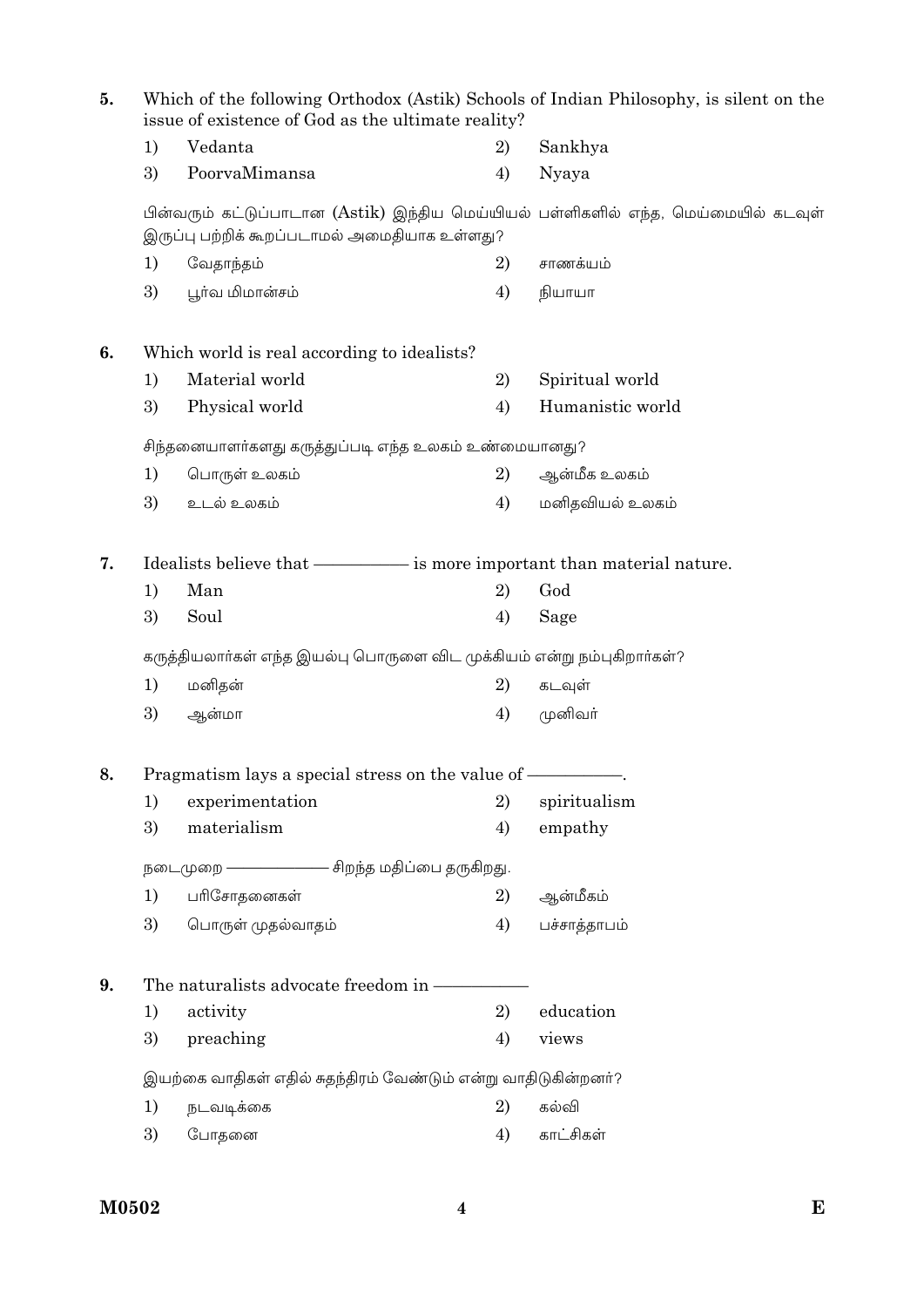| 10. |    | Marxism is otherwise known as                                            |    |                                                                                  |
|-----|----|--------------------------------------------------------------------------|----|----------------------------------------------------------------------------------|
|     | 1) | Dialectical Materialism                                                  | 2) | <b>Empirical Logicism</b>                                                        |
|     | 3) | Experimentalism                                                          | 4) | Instrumentalism                                                                  |
|     |    | மாா்கசிசத்தை <del>- - - - - - - - - - எ</del> ன்று அழைக்கலாம்.           |    |                                                                                  |
|     | 1) | இயங்கியல் பொருள் முதல்வாதம்                                              | 2) | அனுபவ தர்க்கம்                                                                   |
|     | 3) | தேர்வாய்வு                                                               | 4) | கருவியியல்                                                                       |
| 11. |    | According to Nyaya Philosophy, the means to the highest end of life is — |    |                                                                                  |
|     | 1) | Mukthi                                                                   | 2) | Self - actualization                                                             |
|     | 3) | Meditation                                                               | 4) | Nirvana                                                                          |
|     |    | நியாய தத்துவத்தின்படி வாழ்க்கையின் உயர்ந்த முடிவு ———————— எனப்படும்.    |    |                                                                                  |
|     | 1) | முக்தி                                                                   | 2) | சுய - இயல்பூக்கம்                                                                |
|     | 3) | தியானம்                                                                  | 4) | நிர்வாணா                                                                         |
| 12. |    | The institution ceremony of Buddhist education                           |    |                                                                                  |
|     | 1) | Upanayana                                                                | 2) | Pabbaja                                                                          |
|     | 3) | Vidyarampha                                                              | 4) | Upasampada                                                                       |
|     |    | பௌத்த கல்வி நிறுவன விழா என்பது ————————.                                 |    |                                                                                  |
|     | 1) | உபநயனம்                                                                  | 2) | பாப்பஜா                                                                          |
|     | 3) | வித்யாரம்பா                                                              | 4) | உபசம்படா                                                                         |
| 13. |    | Sociology of Education is                                                |    |                                                                                  |
|     | 1) |                                                                          |    | An analysis of psychological processes involved in the institutions of Education |
|     | 2) | A study of the society                                                   |    |                                                                                  |
|     | 3) |                                                                          |    | An analysis of Sociological processes involved in the institutions of Education  |
|     | 4) | A study of the primitive society                                         |    |                                                                                  |
|     |    | கல்விச் சமூகவியல் என்பது                                                 |    |                                                                                  |
|     | 1) | கல்விக் கூடங்களிலுள்ள உளவியல் கூறுகளை ஆராய்வது                           |    |                                                                                  |
|     | 2) | சமூகத்தைப் படிப்பது                                                      |    |                                                                                  |
|     | 3) | கல்விக் கூடங்களிலுள்ள சமூகவியல் கூறுகளை ஆராய்வது                         |    |                                                                                  |
|     | 4) | பழமையான சமூகத்தைப் படிப்பது                                              |    |                                                                                  |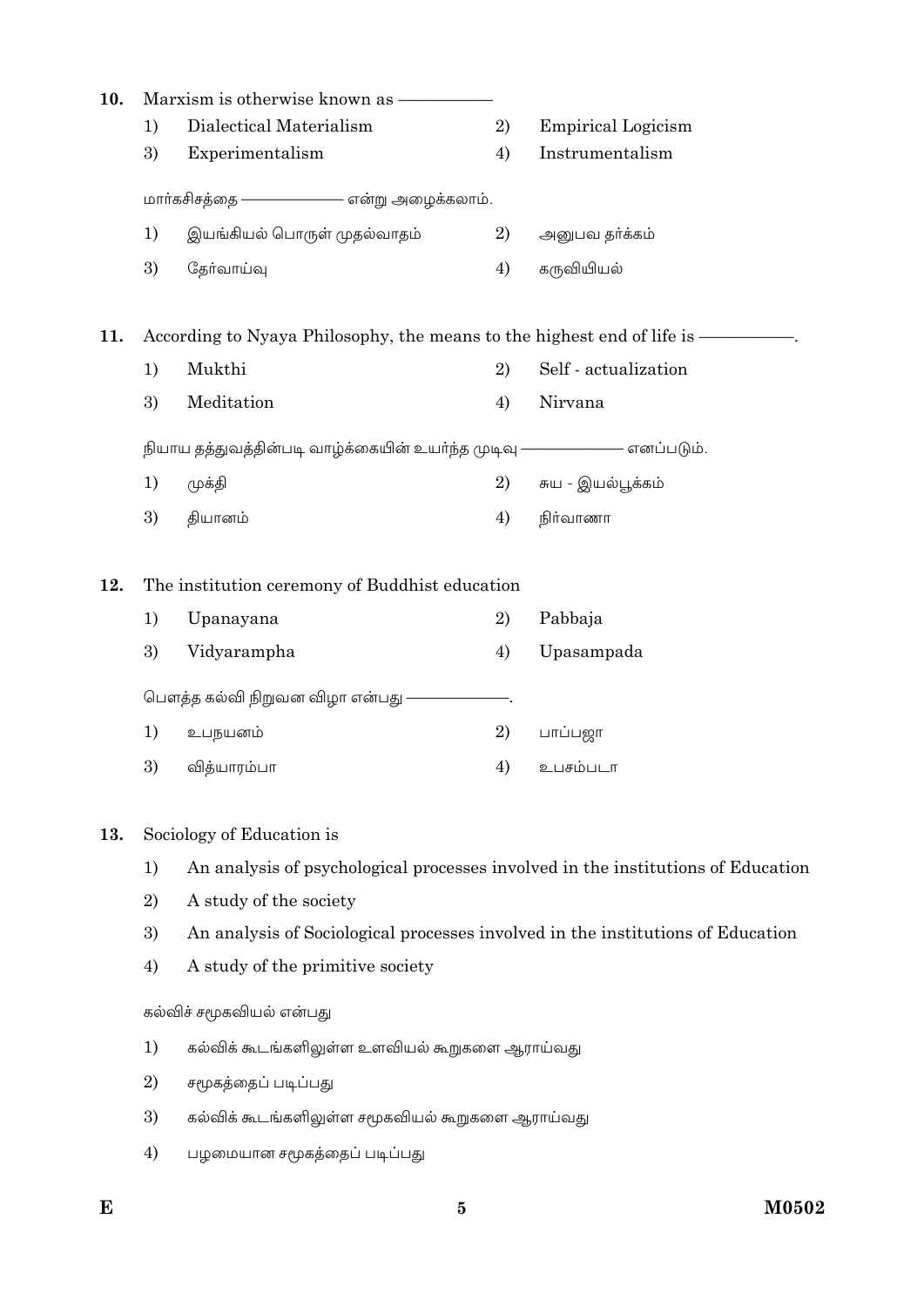- $14.$ Schools are basically social institutions as they
	- Preserve and instill the values of our culture in future generations  $1)$
	- $\overline{2}$ Suggest ways and means for social progress
	- 3) Suggest solutions to social problems
	- $4)$ Suggest ways for social mobility

பள்ளிகள் சமூக நிறுவனங்களாகக் கருதப்படுவது ஏனெனில் அது

- கலாச்சாரத்தைப் பாதுகாத்து எதிர்கால சந்ததியருக்குக் கொடுக்கிறது  $1)$
- $2)$ சமூக முன்னேற்றத்திற்கான வழிகளைச் சொல்கிறது
- 3) சமூக பிரச்சனைக்களுக்கான கீர்வுகளைக் கொடுக்கிறது
- $4)$ சமூக நகர்விற்கான வழிகளைத் தருகிறது
- $15.$ Which is correctly sequenced hierarchy of social group?
	- Nation Race Class Tribe Family  $1)$
	- $\overline{2}$  $Family - Class - Triple - Race - Nation$
	- 3) Family - Tribe - Race - Class - Nation
	- $4)$ Family - Race - Class - Tribe - Nation

சரியான ஏறு வரிசையில் உள்ள சமூக வகுப்பு

- $1)$ தேசம் – இனம் – வகுப்பு – பழங்குடி – குடும்பம்
- $2)$ குடும்பம் – வகுப்பு – பழங்குடி – இனம் – தேசம்
- 3) குடும்பம் – பழங்குடி – இனம் – வகுப்பு – தேசம்
- $4)$ குடும்பம் – இனம் – வகுப்பு – பழங்குடி – தேசம்

16. Which of the following is not a factor for social change in India?

- $1)$ Caste 2) Regionalism
- 3) Language  $4)$ Census

கீழ்கண்டவற்றுள் எது சமூக மாறுதலுக்குக் காரணம் இல்லை?

- 2)  $1)$ சாகி பிரதேச சார்பு
- 3)  $4)$ மொமி மக்கள் தொகைக் கணக்கெடுப்பு
- 17. Which of the following chains represents the change processes underlying educational system of Free India?
	- Psychological change Social change Political change Educational change  $1)$
	- Political change Social change Psychological change Educational change 2)
	- $\overline{3}$ Social change – Psychological change – Political change – Educational change
	- $4)$ Educational change – Social change – Psychological change

கீழ்கண்ட தொடர்புகளில் எத்தொடர்பு சுதந்திர இந்தியாவின் கல்வி அமைப்பைக் குறிக்கும்?

- $1)$ உளவியல் மாற்றம் – சமூக மாற்றம் – அரசியல் மாற்றம் – கல்வியியல் மாற்றம்
- $2)$ அரசியல் மாற்றம் – சமூக மாற்றம் – உளவியல் மாற்றம் – கல்வியியல் மாற்றம்
- 3) சமூக மாற்றம் – உளவியல் மாற்றம் – அரசியல் மாற்றம் – கல்வியியல் மாற்றம்
- $4)$ கல்வியியல் மாற்றம் – சமூக மாற்றம் – உளவியல் மாற்றம் – அரசியல் மாற்றம்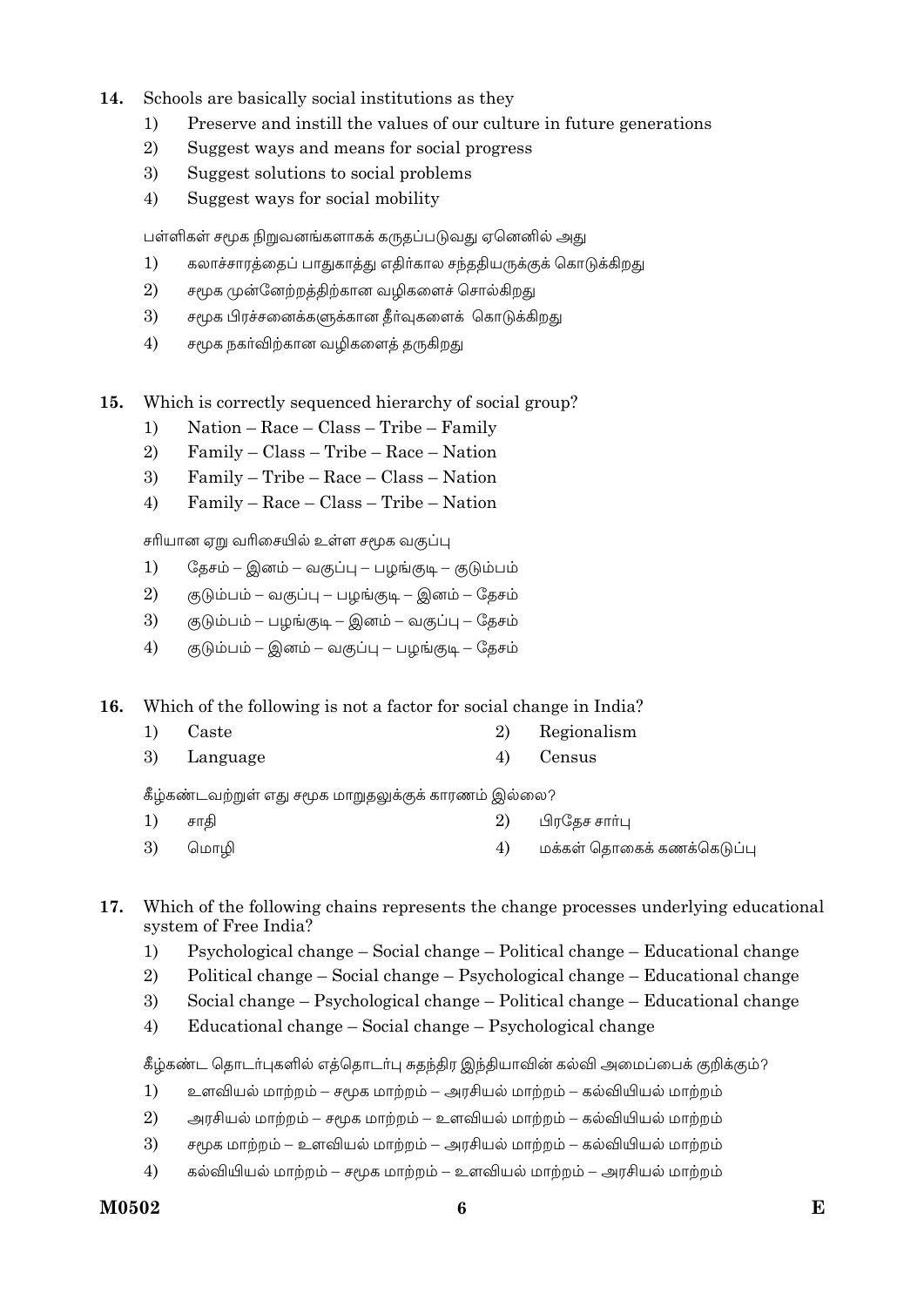| 18. |                                                                   | The son of a rickshaw puller struggles and becomes an engineer. This is an example of |    |                       |  |  |
|-----|-------------------------------------------------------------------|---------------------------------------------------------------------------------------|----|-----------------------|--|--|
|     | 1)                                                                | Social change                                                                         | 2) | Social stratification |  |  |
|     | 3)                                                                | Social mobility                                                                       | 4) | Social cohesion       |  |  |
|     | ரிக்சா ஓட்டுனரின் மகன் படித்து பொறியாளராக மாறுவது, எதற்கு உதாரணம் |                                                                                       |    |                       |  |  |
|     | 1)                                                                | சமூக மாற்றம்                                                                          | 2) | சமூக அடுக்கு          |  |  |
|     | 3)                                                                | சமூக நகர்வு                                                                           | 4) | சமூக ஒட்டுதல்         |  |  |
| 19. |                                                                   | Which of the following agency regulates education?                                    |    |                       |  |  |
|     | 1)                                                                | Temple                                                                                | 2) | <b>State</b>          |  |  |
|     | 3)                                                                | School                                                                                | 4) | Library               |  |  |
|     |                                                                   | கீழ்கண்டவற்றுள் எது கல்வியை ஒழுங்குபடுத்தும் அமைப்பு                                  |    |                       |  |  |
|     | 1)                                                                | கோயில்                                                                                | 2) | அரசு                  |  |  |
|     | 3)                                                                | பள்ளி                                                                                 | 4) | நூலகம்                |  |  |
| 20. |                                                                   | Which of the following does not specify Max Weber's concept of social stratification? |    |                       |  |  |
|     | 1)                                                                | <b>Educational Status</b>                                                             | 2) | Income                |  |  |
|     | 3)                                                                | <b>Political Power</b>                                                                | 4) | Social Prestige       |  |  |
|     |                                                                   | மாக்ஸ் வெப்ஃரின் சமூக அமைப்பு கருத்திற்கு ஒவ்வாதது                                    |    |                       |  |  |
|     | 1)                                                                | கல்வி நிலை                                                                            | 2) | வருமானம்              |  |  |
|     | 3)                                                                | அரசியல் சக்தி                                                                         | 4) | சமூக அந்தஸ்து         |  |  |
| 21. |                                                                   | Socialization' is a process by which the individual is adapted to his                 |    |                       |  |  |
|     | 1)                                                                | Classroom environment                                                                 | 2) | Social environment    |  |  |
|     | 3)                                                                | Political environment                                                                 | 4) | Cultural environment  |  |  |
|     |                                                                   | சமூக இயல்பினனாதல் என்பது ஒருவா் எதற்கு தகவமைத்து கொள்வதாகும்                          |    |                       |  |  |
|     | 1)                                                                | வகுப்பறை சூழல்                                                                        | 2) | சமூகச் சூழல்          |  |  |
|     | 3)                                                                | அரசியல் சூழல்                                                                         | 4) | கலாச்சார சூழல்        |  |  |
| 22. |                                                                   | The movement from one social class to another is known as                             |    |                       |  |  |
|     | 1)                                                                | Social status                                                                         | 2) | Social control        |  |  |
|     | 3)                                                                | Social change                                                                         | 4) | Social mobility       |  |  |
|     |                                                                   | சமூகத்தில் ஒரு நிலையிலிருந்து அடுத்த நிலைக்கு மாறுவது                                 |    |                       |  |  |
|     | 1)                                                                | சமூக நிலை                                                                             | 2) | சமூக ஒழுங்கு          |  |  |
|     | 3)                                                                | சமூக மாற்றம்                                                                          | 4) | சமூக நகர்வு           |  |  |
|     |                                                                   |                                                                                       |    |                       |  |  |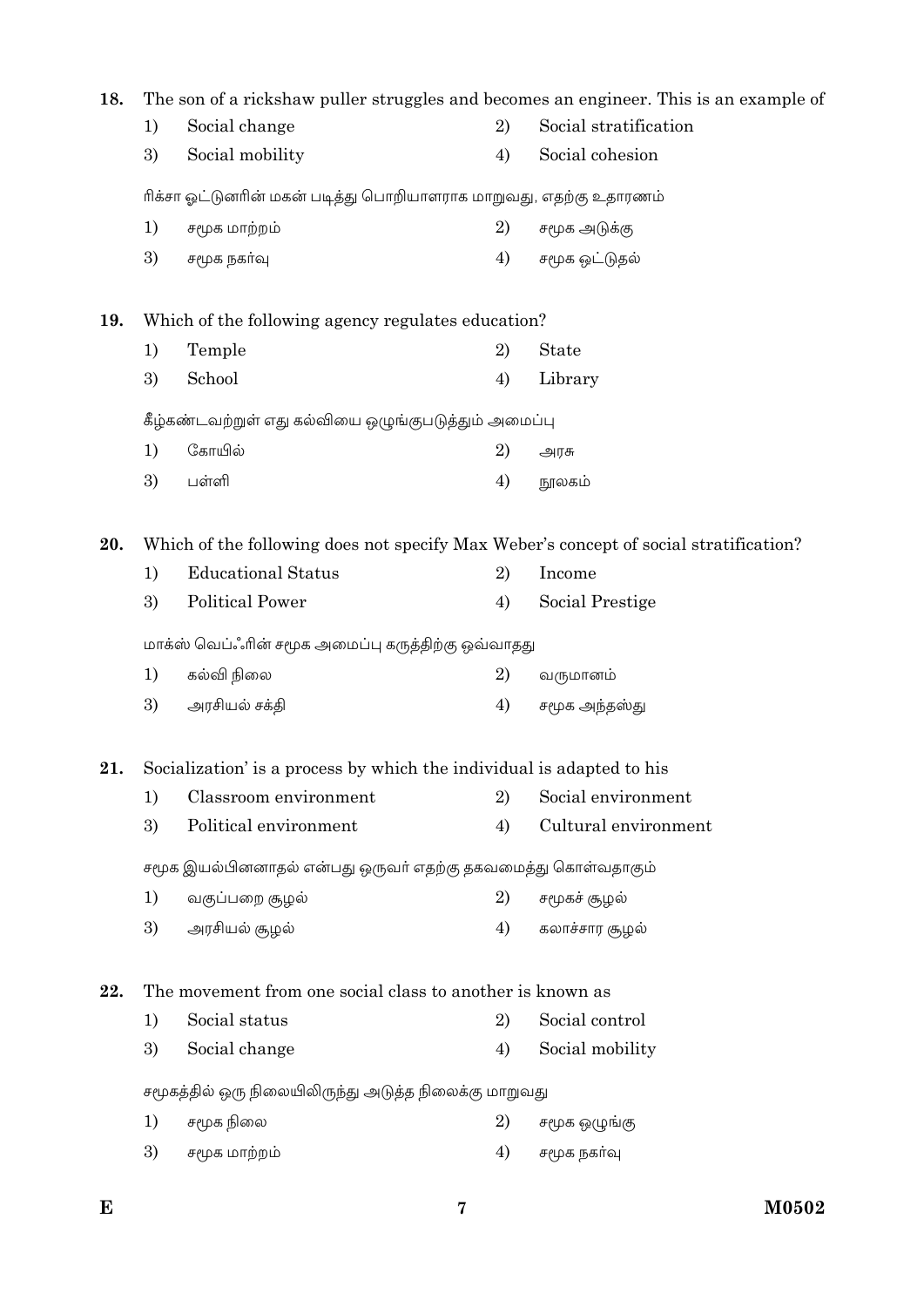#### 23. 'Cultural Lag' is the term used by

| 1) Ogburn | 2) Pyne |
|-----------|---------|
| 3) Weber  | 4) Marx |

கலாச்சார தேக்கம் என்ற சொல் யாரால் பயன்படுத்தப்பட்டது?

| 1) ஆக்பார்ன் | 2) | பைன்     |
|--------------|----|----------|
| 3) வெப்ஃபர்  |    | மார்க்ஸ் |

The great sociologist who held the view that "education doesn't bring about social 24. change; rather the social change results into an educational change" was

- $1)$ McDougal 2) Aristotle
- 3) Durkheim  $4)$ Dewey

"கல்வி சமூக மாற்றத்தைக் கொண்டு வராது மாறாக சமூக மாற்றம் கல்வி மாற்றத்தை கொண்டு வரும்" எனக் கூறியவா்

| 1) மக்டூகல் |  | 2) அரிஸ்டாட்டில் |
|-------------|--|------------------|
|-------------|--|------------------|

3) டர்க்ஹைம்  $4)$ டுயி

#### 25. Religion is an institution because, it

- teaches religion to people  $1)$
- 2) discharges an important social function
- 3) imparts moral education to people
- $4)$ gives respect to the individual in society

சமயம் ஒரு நிறுவனம் ஏனென்றால், அது

- $1)$ மக்களுக்குச் சமயத்தைக் கற்பிக்கிறது
- 2) முக்கிய சமூகச் செயல்பாட்டைத் தருகிறது
- 3) மக்களுக்கு ஒழுக்க நெறியைத் தருகிறது
- $4)$ சமூகத்தில் ஒருவருக்கு மரியாதையைக் கொடுக்கிறது

#### 26. Maturation depends on:

| environmental factors |  | intelligence factors |
|-----------------------|--|----------------------|
|-----------------------|--|----------------------|

3) genetic factors facial factors  $4)$ 

முதிா்ச்சியடைதல் எதைச் சாா்ந்தது?

- $1)$ சூழல் சாா் விஷயங்கள் 2) அறிவு சார் விஷயங்கள்
- 3) முகம்சாா் விஷயங்கள் மரபணு சார்ந்தது  $4)$

### M0502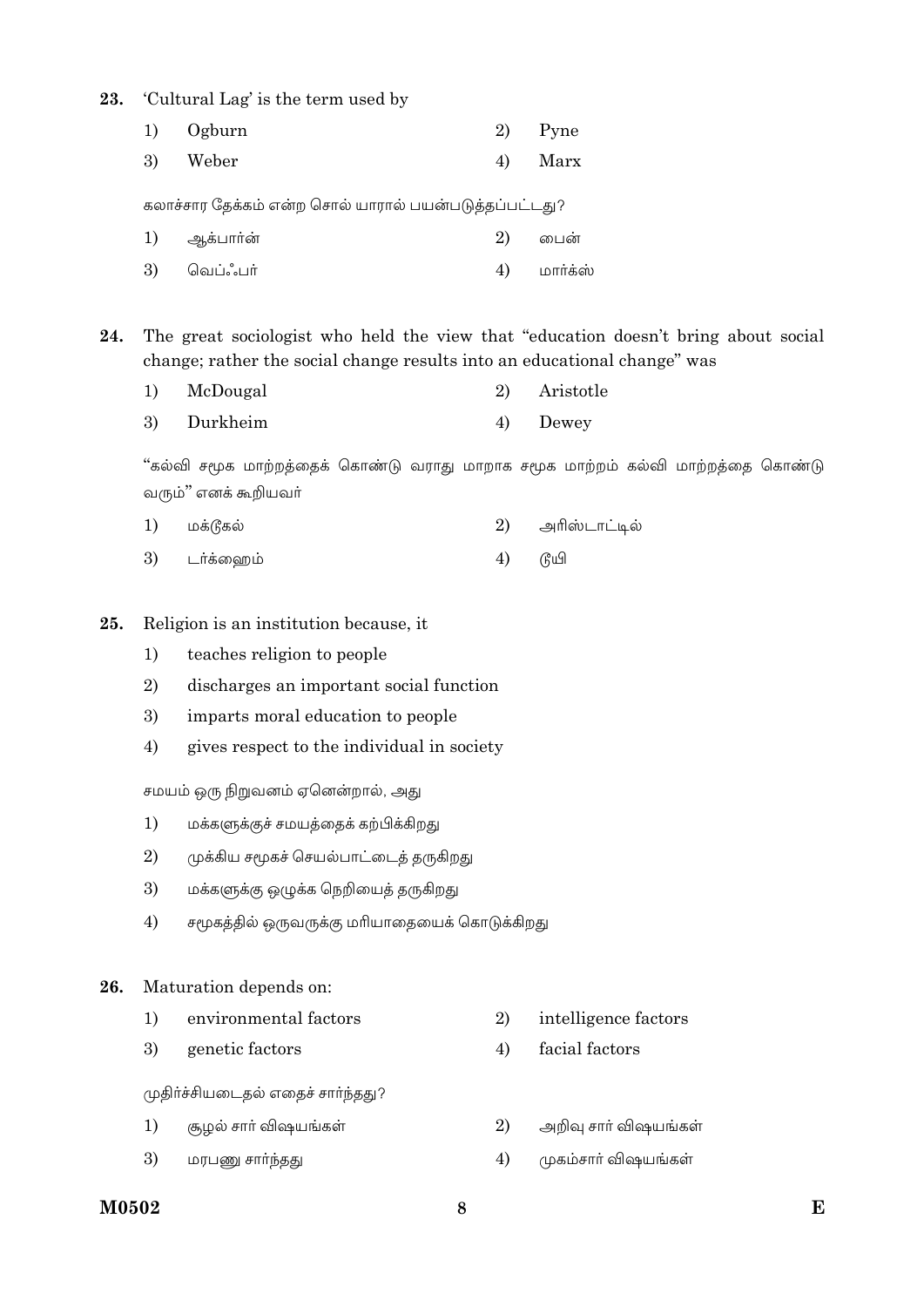| 27. | Higher order thinking processes are located in:                                                                      |                                                                                                       |    |                      |  |  |
|-----|----------------------------------------------------------------------------------------------------------------------|-------------------------------------------------------------------------------------------------------|----|----------------------|--|--|
|     | 1)                                                                                                                   | frontal lobe                                                                                          | 2) | parietal lobe        |  |  |
|     | 3)                                                                                                                   | occipital lobe                                                                                        | 4) | temporal lobe        |  |  |
|     |                                                                                                                      | உயா்நிலை சிந்திக்கும் செயல்பாடு எங்கே அமைந்துள்ளது?                                                   |    |                      |  |  |
|     | 1)                                                                                                                   | முன்புற மடல்                                                                                          | 2) | சுவர் மடல்           |  |  |
|     | 3)                                                                                                                   | பின்புற மடல்                                                                                          | 4) | நெற்றிப் பொட்டு மடல் |  |  |
| 28. |                                                                                                                      | The largest part of the human brain is                                                                |    |                      |  |  |
|     | 1)                                                                                                                   | cerebellum                                                                                            | 2) | cerebral cortex      |  |  |
|     | 3)                                                                                                                   | thalamus                                                                                              | 4) | corpus callosum      |  |  |
|     |                                                                                                                      | மனித மூளையின் மிகப்பெரிய பகுதி எது?                                                                   |    |                      |  |  |
|     | 1)                                                                                                                   | செரிபெல்லம்                                                                                           | 2) | செரிபரல் கார்டெக்ஸ்  |  |  |
|     | 3)                                                                                                                   | தாலமஸ்                                                                                                | 4) | கார்பஸ் கொலோசம்      |  |  |
| 29. | The coating of neuron fibres with an insulated fatty covering is known as                                            |                                                                                                       |    |                      |  |  |
|     | 1)                                                                                                                   | sensation                                                                                             | 2) | feathering           |  |  |
|     | 3)                                                                                                                   | wrinkling                                                                                             | 4) | myelination          |  |  |
|     | நியூரான் இழையைச் சுற்றியிருக்கும் கனத்த திரவ பகுதி எது?                                                              |                                                                                                       |    |                      |  |  |
|     | 1)                                                                                                                   | உணர்தல்                                                                                               | 2) | இறகு போன்ற           |  |  |
|     | 3)                                                                                                                   | சுருங்குதல்                                                                                           | 4) | மைலினேஷன்            |  |  |
| 30. |                                                                                                                      | Search for mental balance between cognitive schemes and information from the<br>environment refers to |    |                      |  |  |
|     | 1)                                                                                                                   | assimilation                                                                                          | 2) | equilibration        |  |  |
|     | 3)                                                                                                                   | accommodation                                                                                         | 4) | adaptation           |  |  |
|     | அறிவுசாா் முறைகள் மற்றும் சூழலில் இருந்து கிடைக்கும் செய்திகள் இரண்டுக்கும் இடையே தேடும்<br>அறிவு சமநிலைக்குப் பெயர் |                                                                                                       |    |                      |  |  |
|     | 1)                                                                                                                   | உள்வாங்குதல்                                                                                          | 2) | நடுநிலைமை            |  |  |
|     | 3)                                                                                                                   | இருத்திக்கொள்ளுதல்                                                                                    | 4) | மாற்றிக்கொள்ளுதல்    |  |  |
| 31. | The ability to work with symbols is called                                                                           |                                                                                                       |    |                      |  |  |
|     | 1)                                                                                                                   | semiotic function                                                                                     | 2) | synergistic function |  |  |
|     | 3)                                                                                                                   | conservative function                                                                                 | 4) | signal functioning   |  |  |
|     |                                                                                                                      | குறியீடுகளோடு பணிபுரியும் திறன் என்பது?                                                               |    |                      |  |  |
|     | 1)                                                                                                                   | பொருட்குறி செயல்பாடு                                                                                  | 2) | ஒருங்கியலுந்தன்மை    |  |  |
|     | 3)                                                                                                                   | பழமைவாத செயல்பாடு                                                                                     | 4) | குறி செயல்பாடு       |  |  |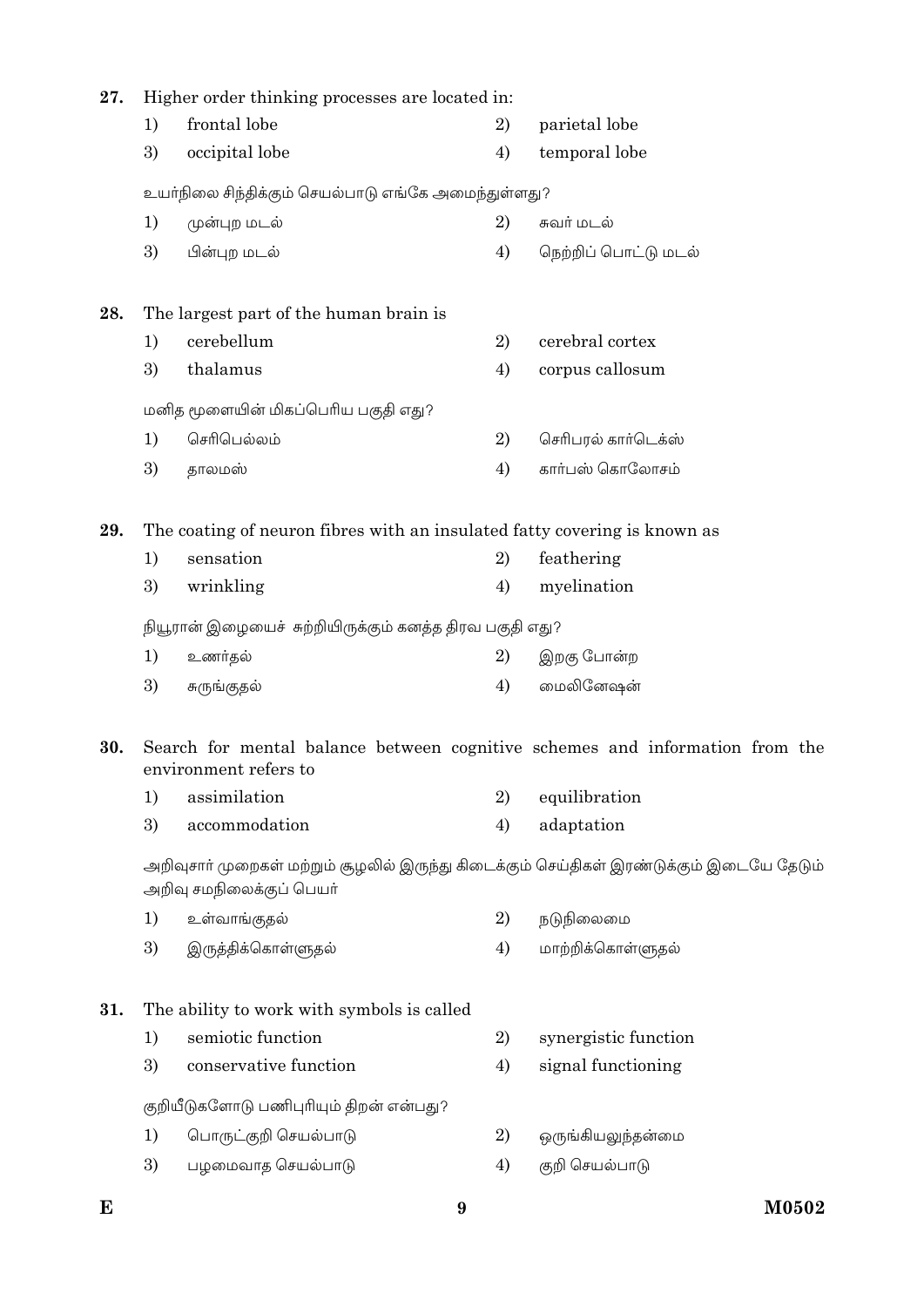| 32. | Appropriate use of language to communicate involves |                                                                                                         |    |                               |
|-----|-----------------------------------------------------|---------------------------------------------------------------------------------------------------------|----|-------------------------------|
|     | 1)                                                  | syllogism                                                                                               | 2) | pragmatics                    |
|     | 3)                                                  | rationalism                                                                                             | 4) | idealism                      |
|     |                                                     | சரியான மொழியைப் பயன்படுத்தி தொடர்புகொள்வது எதைக் கொண்டுள்ளது?                                           |    |                               |
|     | 1)                                                  | தொகுப்பு                                                                                                | 2) | பயனளவுக் கொள்கை               |
|     | 3)                                                  | பகுத்தறிவு வாதம்                                                                                        | 4) | கருத்துக் கொள்கை              |
| 33. |                                                     | Commitment without exploration is called                                                                |    |                               |
|     | 1)                                                  | identity diffusion                                                                                      | 2) | moratorium                    |
|     | 3)                                                  | identity foreclosure                                                                                    | 4) | identity achievement          |
|     |                                                     | எதையும் பாிசோதிக்காமல் உண்மையாய் இருப்பது                                                               |    |                               |
|     | 1)                                                  | அடையாளப் பரவல்                                                                                          | 2) | சட்ட வரைவை                    |
|     | 3)                                                  | அடையாளத்தை மீட்டல்                                                                                      | 4) | அடையாள அடைவு                  |
| 34. |                                                     | Tendency to perceive a pattern as a whole is known as                                                   |    |                               |
|     | 1)                                                  | field dependent                                                                                         | 2) | field independent             |
|     | 3)                                                  | totally independent                                                                                     | 4) | impulsive                     |
|     |                                                     | ஒரு விஷயத்தை முழுமையாக உணரும் திறன் எது?                                                                |    |                               |
|     | 1)                                                  | இடம் சார்ந்தது                                                                                          | 2) | இடம் சாராதது                  |
|     | 3)                                                  | முழுமையாக எதையும் சாராதது                                                                               | 4) | உடனடியாக முடிவெடுக்கும் திறன் |
| 35. |                                                     | Teaching children with disabilities in regular classes for part or all of their school day<br>is called |    |                               |
|     | 1)                                                  | regular education                                                                                       |    |                               |
|     | 2)                                                  | least restrictive placement                                                                             |    |                               |
|     | 3)                                                  | mainstreaming                                                                                           |    |                               |
|     | 4)                                                  | full inclusion                                                                                          |    |                               |

பகுதி நாட்களிலோ அல்லது முழுமையாக பள்ளி நாட்களிலோ குறையுள்ள மாணவர்களுக்கு பாடம் நடத்துவது என்பது

- ஒழுங்கான கல்விமுறை  $1)$
- 2) குறைந்தபட்ச தடையுள்ள இடவமைவு
- 3) ஒருமுகப்படுத்துதல்
- 4) அனைவரையும் முழுமையாக சேர்த்தல்

### M0502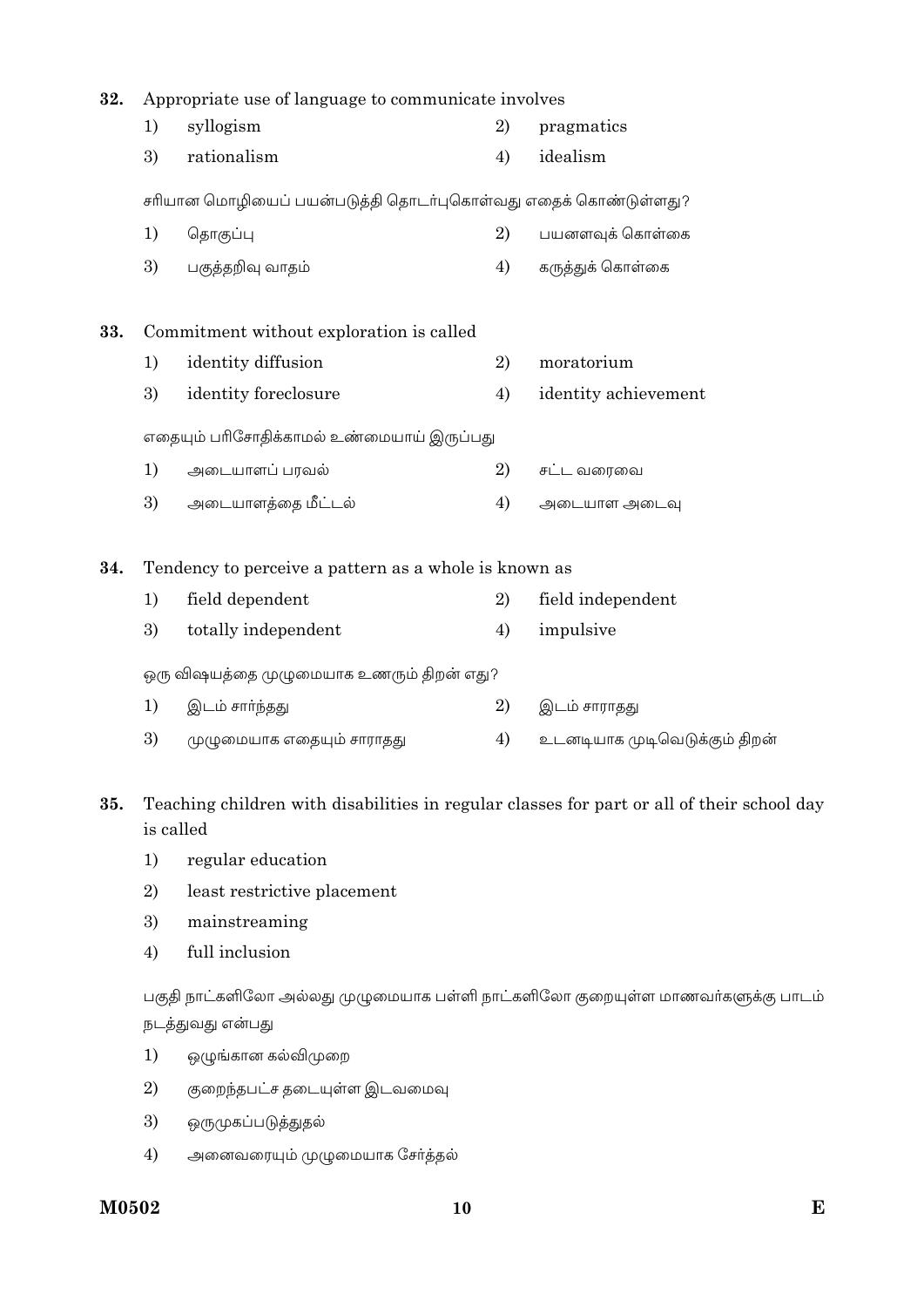36. Stimulus that evokes an emotional or physiological response after conditioning refers to

- $1)$ conditioned stimulus 2) conditioned response
- 3) neutral stimulus  $4)$ unconditioned stimulus

தயார்படுத்துதலுக்குப் பிறகு உணர்வுசார் அல்லது உடல்சார் துலங்களை ஏற்படுத்தும் தூண்டல்

- $1)$ தயார்படுத்தப்பட்ட தூண்டல் 2) தயார்படுத்தப்பட்ட துலங்கல்
- 3) சமநிலை தூண்டல் 4) தயார்படுத்தப்படாத தூண்டல்

37. Voluntary behaviours emitted by a learner are referred to

 $1)$ Antecedants  $(2)$ Operants  $\mathfrak{Z}$ Consequences  $4)$ Results

மாணவா்கள் தானாக முன்வந்து செய்யும் செயல்பாட்டுக்குப் பெயா்

 $1)$ முன் நடைபெறுவது 2) வகுப்புசார் நடத்தைகள் 3) விளைவுகள் 4) முடிவுகள்

38. Decreasing the chances that a behaviour will occur again by removing a pleasant stimulus following the behaviour is known as

 $1)$ Type I punishment  $2)$ Type III punishment 3) Type II punishment 4) Type IV punishment

நடத்தை ஏற்பட்டபின் அதை குறைப்பதற்காக அதிலிருந்து மகிழ்வான தூண்டலை விலக்கி எடுப்பது என்பகு

- $1)$ முதல் வகை தண்டனை 2) மூன்றாம் வகை தண்டனை
- 3) இரண்டாம் வகை தண்டனை 4) நான்காம் வகை தண்டனை

What is the aim of educational research? 39.

- Identifying major problems that need to be solved  $1)$
- $\overline{2}$ Searching for the new facts and principles underlying the process of education
- 3) Identifying the aims of education
- $4)$ Identifying the values that need to be inculcated in the pupils

கல்வியியல் ஆராய்ச்சியின் குறிக்கோள் என்ன?

- முக்கிய பிரச்சனைகளை கண்டறிந்து அதற்கு தீர்வு காண்பது  $1)$
- 2) கல்வி செயல்பாடுகள் சம்மந்தமாக புதிய கொள்கைகள் மற்றும் உண்மைகளை ஆராய்தல்
- 3) கல்வி குறிக்கோள்களை கண்டறிதல்
- $4)$ மாணவர்களிடையே வளர்க்கவேண்டிய மதிப்பு முறைகளை கண்டறிதல்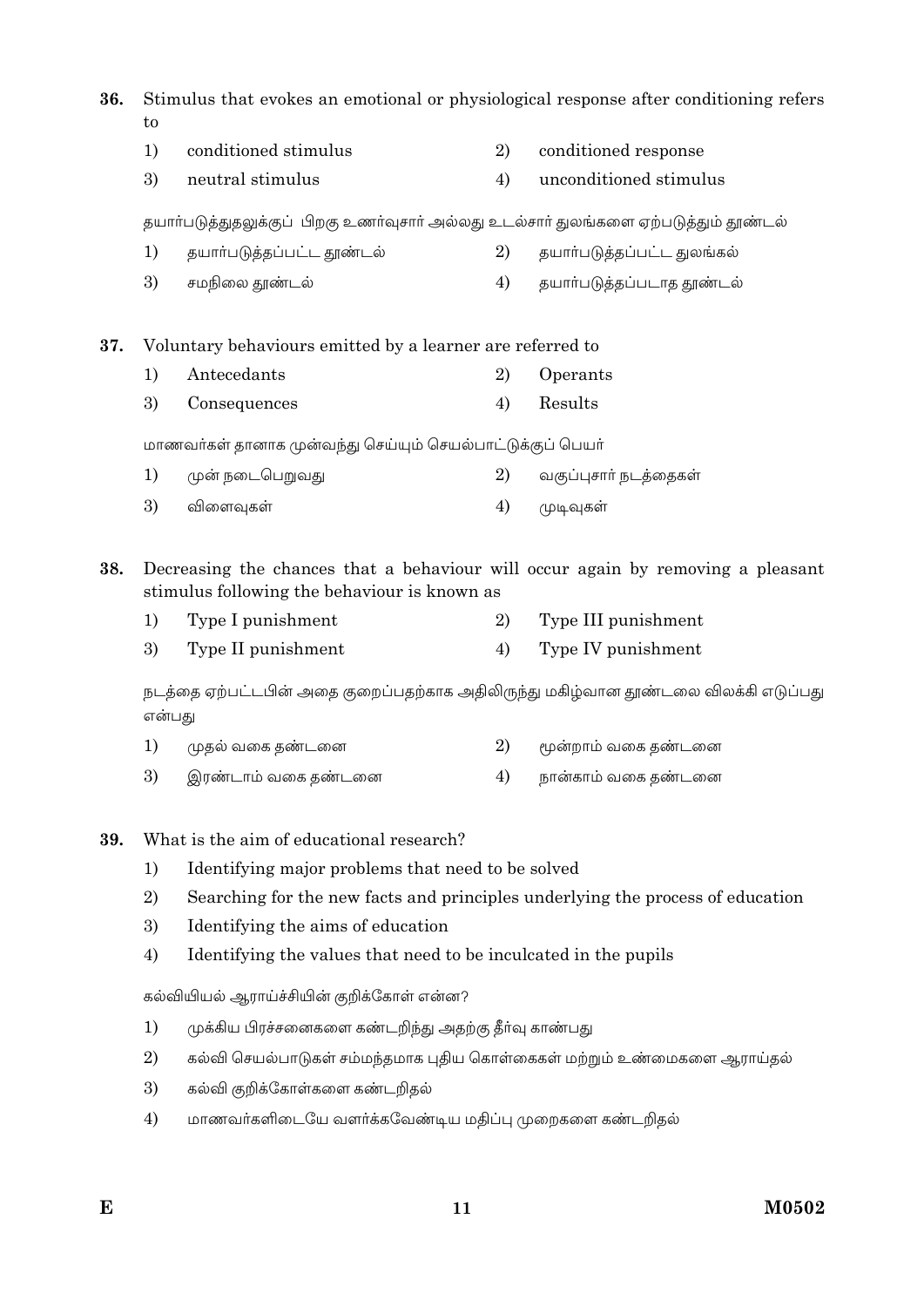- 40. Which of the following types of sampling involves the researcher determining the appropriate sample sizes for the groups identified as important, and then taking convenience samples from those groups?
	- $1)$ Proportional stratified sampling
	- 2) Quota sampling
	- $\mathfrak{Z}$ One-stage sampling
	- $4)$ Two-stage sampling

கீழ்கண்ட எந்த மாதிரியில் ஆராய்ச்சியாளர் ஈடுபடும்போது எந்த மாதிரி முறை நிர்ணயிக்கிறார் இதை கண்டுணர்ந்து வசதிக்கேற்ற மாதிரி இந்த குழுவில் எடுக்கிறார்.

- $1)$ விகிதாசார அடுக்கு மாதிரி 2) ஒதுக்கீடு மாதிரி
- 3) ஒரு கட்ட மாதிரி 4) இரண்டு கட்ட மாதிரி
- Action research is ordinarily concerned with problems 41.
	- $1)$ Of general nature
	- 2) Constituting universal truths
	- Are of immediate concern and call for immediate solutions 3)
	- 4) Have long-range implications

செயல் ஆய்வு என்பது சாதாரணப் பிரச்சனைகளுக்கு அக்கறை செலுத்துகிறது என்பது

- பொதுவுடைமை இயல்பு  $1)$
- 2) உலகளாவிய உண்மைகளை உணர்த்துகிறது
- 3) உடனடி தீர்வு கொடுப்பதற்கு உதவுகிறது
- 4) நீண்ட தாக்கத்தை ஏற்படுத்துகிறது
- 42. Which of the following is not measured by the T.A.T. test?
	- Personality needs  $\overline{2}$  $1)$ Emotions
	- 3) Personality adjustment  $4)$ Reasoning ability

T.A.T. சோதனை மூலம் கீழ்க்கண்ட எதனை அளவிட முடியாது?

- $1)$ ஆளுமை தேவைகள் 2) மனவெழுச்சி
- 3) ஆளுமை அனுசரிப்பு  $(4)$ காரண செயல்கிறன்

On the spot research aimed at the solution of an immediate problem is called 43.

- $(2)$ Fundamental research  $1)$ Survey research
- 3) Action research  $4)$ Pure research

அந்த இடத்திற்குரிய ஆராய்ச்சியின் குறிக்கோள் பிரச்சனைகளுக்கு உடனடி தீா்வு கொடுப்பது எவ்வாறு அழைக்கப்படுகிறது

- $1)$ சர்வே ஆராய்ச்சி 2) அடிப்படை ஆராய்ச்சி
- செயல் ஆராய்ச்சி  $(4)$ தூய ஆராய்ச்சி 3)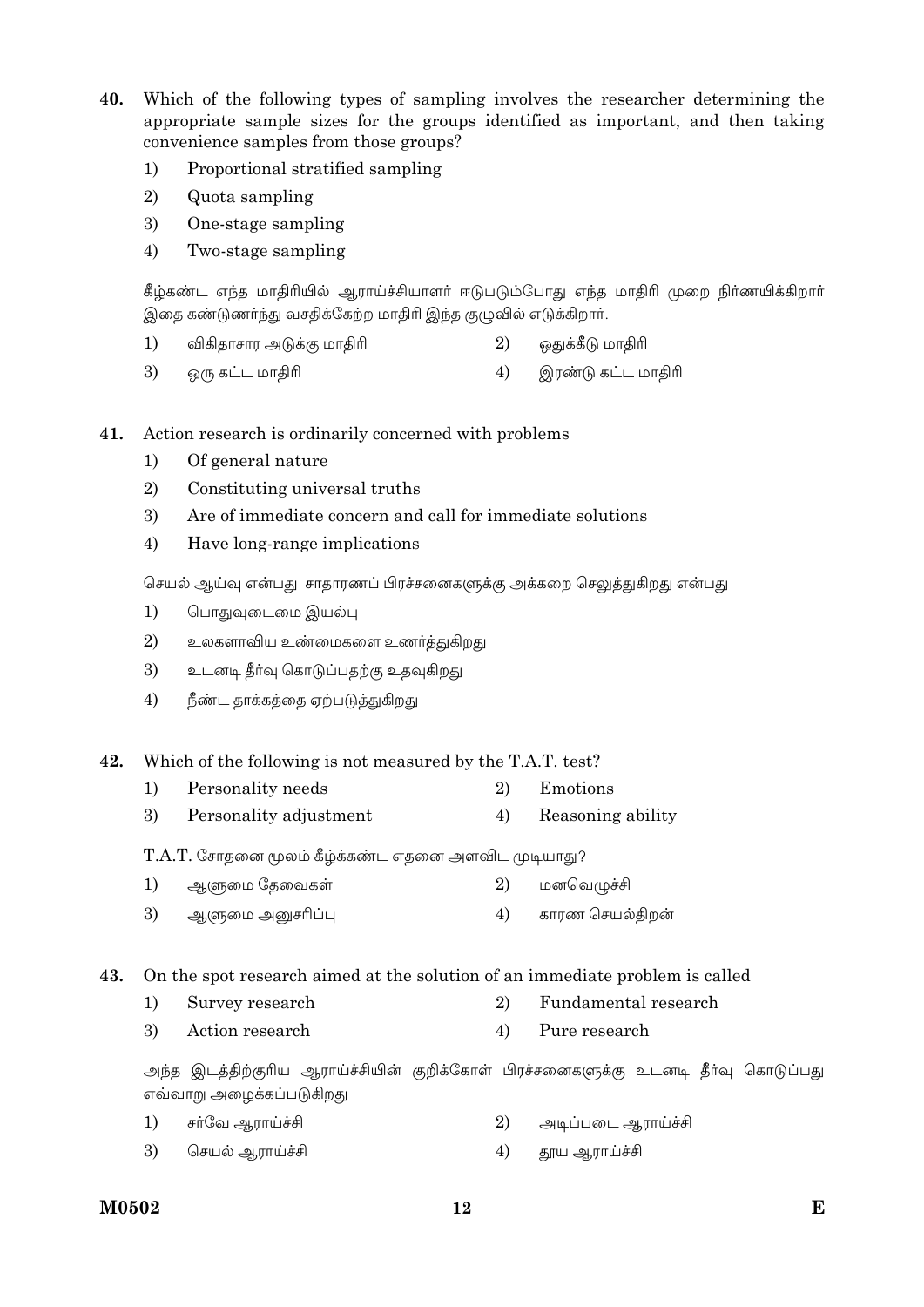- 44 What does view of related research and literature not do?
	- Provide the researcher with sufficient useful knowledge  $\left( \right)$
	- $\overline{2}$ Help the researcher in identifying needed problems of research
	- 3) Make the researcher competent and perfect in doing research
	- $4)$ Make the researcher aware of the pitfalls that plagued his predecessors

தொடர்பான ஆராய்ச்சி செய்வதின் இலக்கு இது அல்ல

- $1)$ போதுமான பயனுள்ள அறிவினை ஆராய்ச்சியாளர்களுக்கு வழங்குகிறது
- 2) ஆராய்ச்சியாளர்கள் பிரச்சனைகளுக்கு தீர்வு காண உதவுகிறது
- 3) தகுதி வாய்ந்த மற்றும் சரியான ஆராய்ச்சி மேற்கொள்ள
- 4) முன்னோா்களின் வழிகளை ஆராய்ச்சியாளா்கள் அறிந்து கொள்ள உதவுகிறது
- Who said that "the problem is a proposed question for solution"? 45.
	- $\left( \right)$ John C. Torensand 2) J.C. Almak
	- 3) Fred N. Kurlinger John W. Best  $4)$

பிரச்சனைகளுக்கு தீர்வு என்பது ஒரு முன்மொழியப்பட்ட கேள்வி என்பதை கூறியவர்

- ஜான்சி டோரான் சான்டு  $1)$ 2) ஜெ.சி. அல்மாக்
- 3) பிரடு எண் குர்ளிங்கர்  $4)$ ஜான் டபிள்யூ. பெஸ்ட்
- 46. Which of the following is not relevant to analysis of the research problem?
	- Isolating the variables that are involved in the problem and clarifying their  $1)$ relationships
	- 2) Accumulating the facts that might be related to the problem
	- 3) Attending seminars on research methodology
	- $4)$ Proposing various relevant explanations (hypothesis) for the cause of the difficulty

கீழ்க்கண்ட எந்த ஒன்று பிரச்சனைகளை பகுத்தாய்வு செய்ய ஏற்றது இல்லை

- பிரச்சனைகளுக்குரிய மாறிகளை தனிமைப்படுத்துதல் மற்றும் அவற்றிற்க்கு இடையிலான  $1)$ உறவுகளை தெளிவுப்படுத்துதல்
- 2) பிரச்சனை சம்மந்தமான உண்மைகளை குவித்தல்
- 3) ஆராய்ச்சி முறைகள் பற்றிய கருத்தரங்குகளில் பங்கேற்றல்
- சிரமம் காரணம் என்று பல்வேறு தொடர்புடைய விளக்கங்களை முன்மொழிந்தார்  $4)$ (கருதுகோள்)
- Which of the following statements sounds like a null hypothesis? 47.
	- The coin is not fair  $1)$
	- $2)$ There is a correlation in the population
	- 3) There is no difference between male and female incomes in the population
	- $4)$ The defendant is guilty

கீழ்க்கண்ட எந்த ஒன்று நல்கருதுகோள் போன்றது?

- $1)$ நாணயம் நியாயமானது அல்ல
- 2) மக்கள் தொகை தொடர்புநிலை கொண்டது
- 3) மக்கள் தொகைகள் ஆண் மற்றும் பெண் வருமானம் எந்த வேறுபாடும் இல்லை
- $4)$ குற்றமுள்ள பிரதிவாதி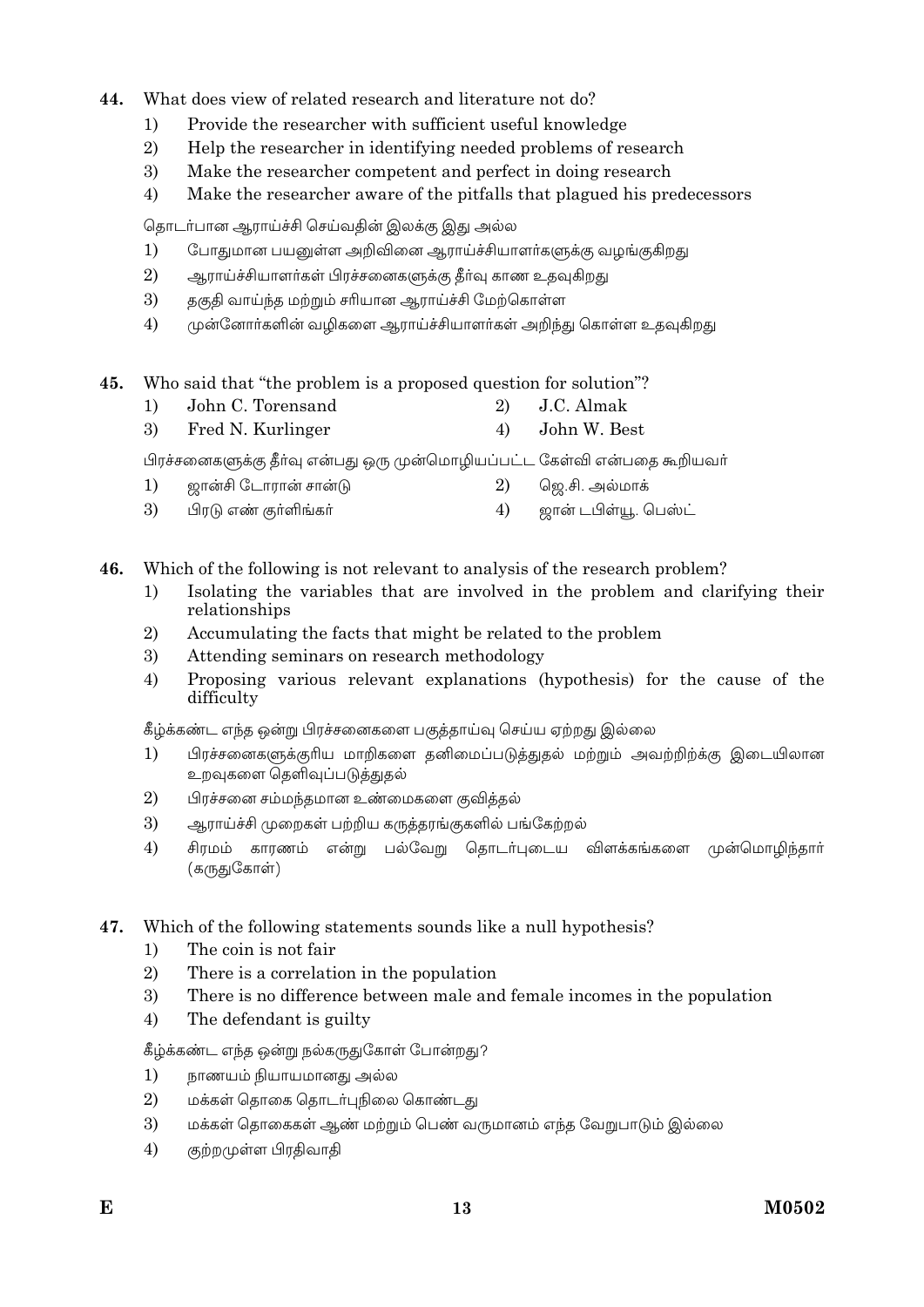- 48. Which type of validity refers to the degree to which you can infer that the relationship between two variables is causal?
	- $1)$ Internal validity  $(2)$ Population validity
	- 3) Ecological validity  $4)$ Statistical conclusion validity

காரணத்தின் அடிப்படையில் இரு மாறிகளுக்கு இடையே உள்ள உறவு முறையின் நம்பகத்தன்மை குறிப்பது

- $1)$ 2) உள்ளார்ந்த முறை முடிவு மக்கள் தொகை முறை முடிவு
- 3) சூழ்நிலை முறை முடிவு 4) புள்ளியல் முறை முடிவு
- 49. Which of the following is the researcher usually interested in supporting when he or she is engaging in hypothesis testing?
	- $1)$ The alternative hypothesis
	- $2)$ The null hypothesis
	- 3) Both the alternative and null hypothesis
	- $4)$ Neither the alternative or null hypothesis

கருதுகோள் சோகனையில் ஆராய்ச்சியாளர் கீழ்க்கண்ட எந்த முறையை ஆர்வத்துடன் பின்பற்றுவார்

- $1)$ மாற்று கருதுகோள்
- $\overline{2}$ நல கருதுகோள்
- 3) மாற்று மற்றும் வெற்று கருதுகோள்
- மாற்று கருதுகோள் மற்றும் வெற்று நல கருதுகோள் இல்லை 4)
- Which of the following terms describes the ability to generalize from the sample of 50. individuals on which a study was conducted to the larger target population of individuals and across different subpopulations within the larger target population?
	- External validity  $1)$
	- $\overline{2}$ Population validity
	- 3) Ecological validity
	- $4)$ Temporal validity

தனிப்பட்ட மாதிரிகளை பொதுவுடைமையாக்க ஆய்வு செய்யும் போது பெரிய மக்கள் தொகையில் தனி நபர்களின் மாதிரி மற்றும் துணை மக்கள் மாதிரிகள் கீழ்க்கண்ட எதனை குறிக்கிறது?

- $1)$ வெளி செல்லுபடி நிலை
- $2)$ மக்கள் தொகை செல்லுபடி நிலை
- 3) சூழ்நிலை செல்லுபடி நிலை
- $4)$ நிரந்தரமற்ற செல்லுபடி நிலை